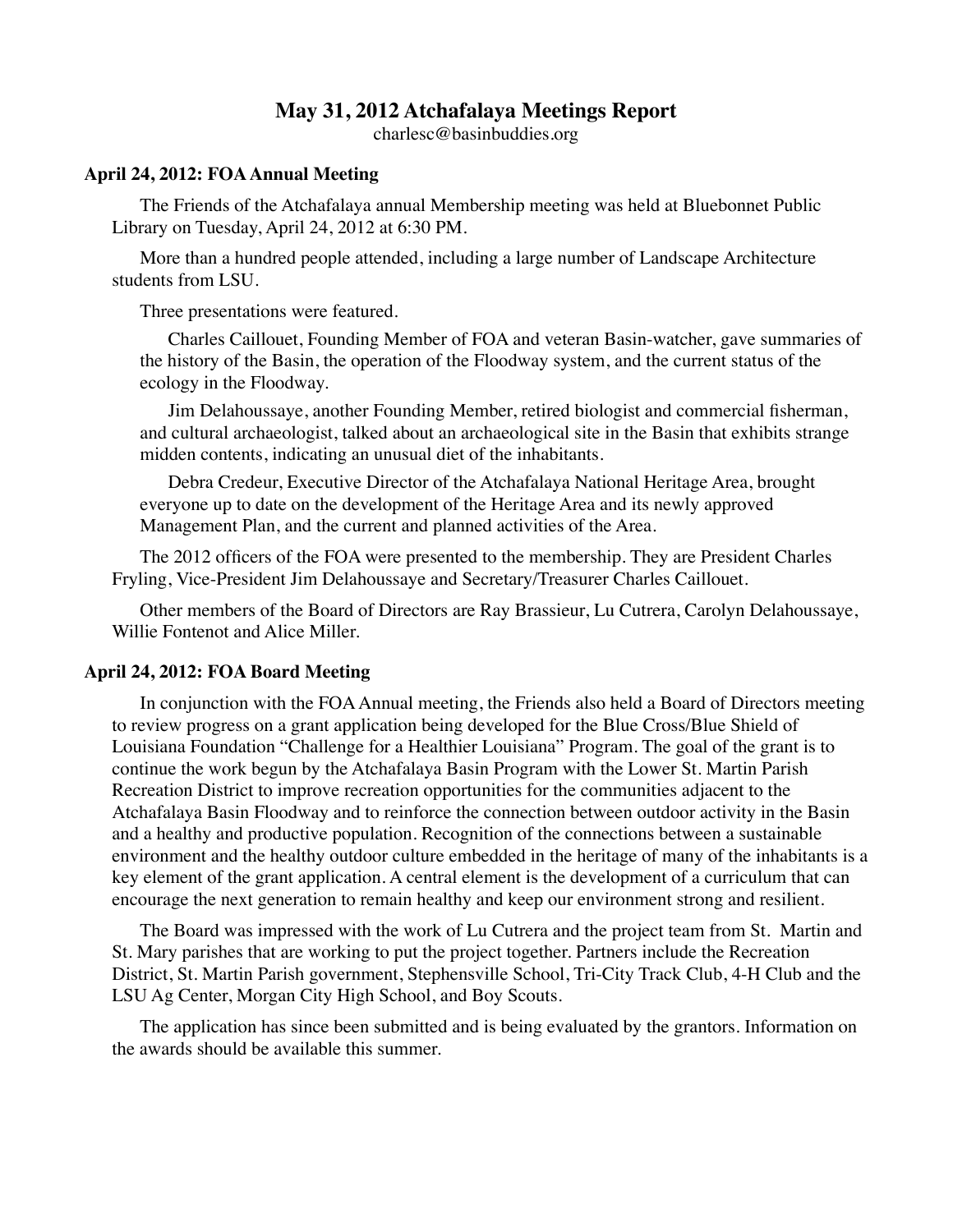#### **May 15, 2012: ABP TAG Meeting**

The Technical Advisory Group of the Atchafalaya Basin Program (ABP) met on May 15, 2012 at the LaSalle Building in Downtown Baton Rouge. Members of the Group are specified in ABP legislation and represent the agencies involved in studying and managing the areas in the Floodways.

Dr. Paul Kemp of Audubon Coastal Initiative gave an update on the completion of the first phase of the development of the Hydrodynamic Model of the Atchafalaya Floodways. Through private grant funding, Audubon has led the effort to create a model of the Floodways which can work with the models being used and developed by the US Army Corps of Engineers for the Mississippi River. The results of calibration against observed spring 2011 flood data and further verified against low water conditions later in the year. The output of the model seems to be quite useful at this early stage of development. The intent of the modeling effort was to get a basic capability up and running and then to add detail and additional function to allow analysis of proposed changes to operation and anticipated water events in the Floodways.

Representatives of the New Orleans District of the Corps of Engineers provided an update on the status of the Buffalo Cove restoration project. The project was pushed aside after Hurricane Katrina because of the priorities assigned to rebuilding the flood protection system in New Orleans. During the down-time, including the significant high water event of 2011, some of the features that had been completed or had received substantial work, were damaged and required repairs. The Corps has decided that these are not maintenance problems because the project was never completed so they are being reviewed and construction is now scheduled to begin again in late 2012 with the reconstruction of damaged features and hopefully completion of other un-constructed features. Several members of the TAG noted that a review of the current conditions and differences from the original plan would be in order.

The Corps is also working to improve the conditions of pipelines across the Floodway and on the the Henderson and Atchafalaya Recreation Environmental Impact Statements.

ABP Staff presented a legislative update, including imminent changes to the TAG appointment process, which has been delayed in the past by problems getting legislators together to review the appointments. The changes will streamline the process and facilitate appointments when vacancies occur. The ABP 2013 Annual Plan was approved by the legislature, however there is no new money in the Capital Outlay Budget so the Program will be working with existing funding and will not be able to start new projects unless more funding is provided.

ABP Staff also reported on the status of funded water projects under the ABP.

Dog Leg Canal Maintenance Dredging: Bids were scheduled to be opened in May with completion expected in late 2012.

Henderson Channels Dredging - Four boat launches and a marina site are scheduled to receive new access channels, which will make water control of the lake less of a hardship to operators along the "Boulevard". Upon completion of the channel dredging, annual water level reduction is planned for each of the next five years, in order to allow more effective control of the invasive hydrilla plants by the LA Wildlife and Fisheries Department.

Bayou Fourche work is now in the engineering design stage.

The Cocodrie Swamp channel adjustments are being reviewed. Three alternatives were evaluated and all came in too expensive, so a new "lite" version of the original TAG recommendation is being developed.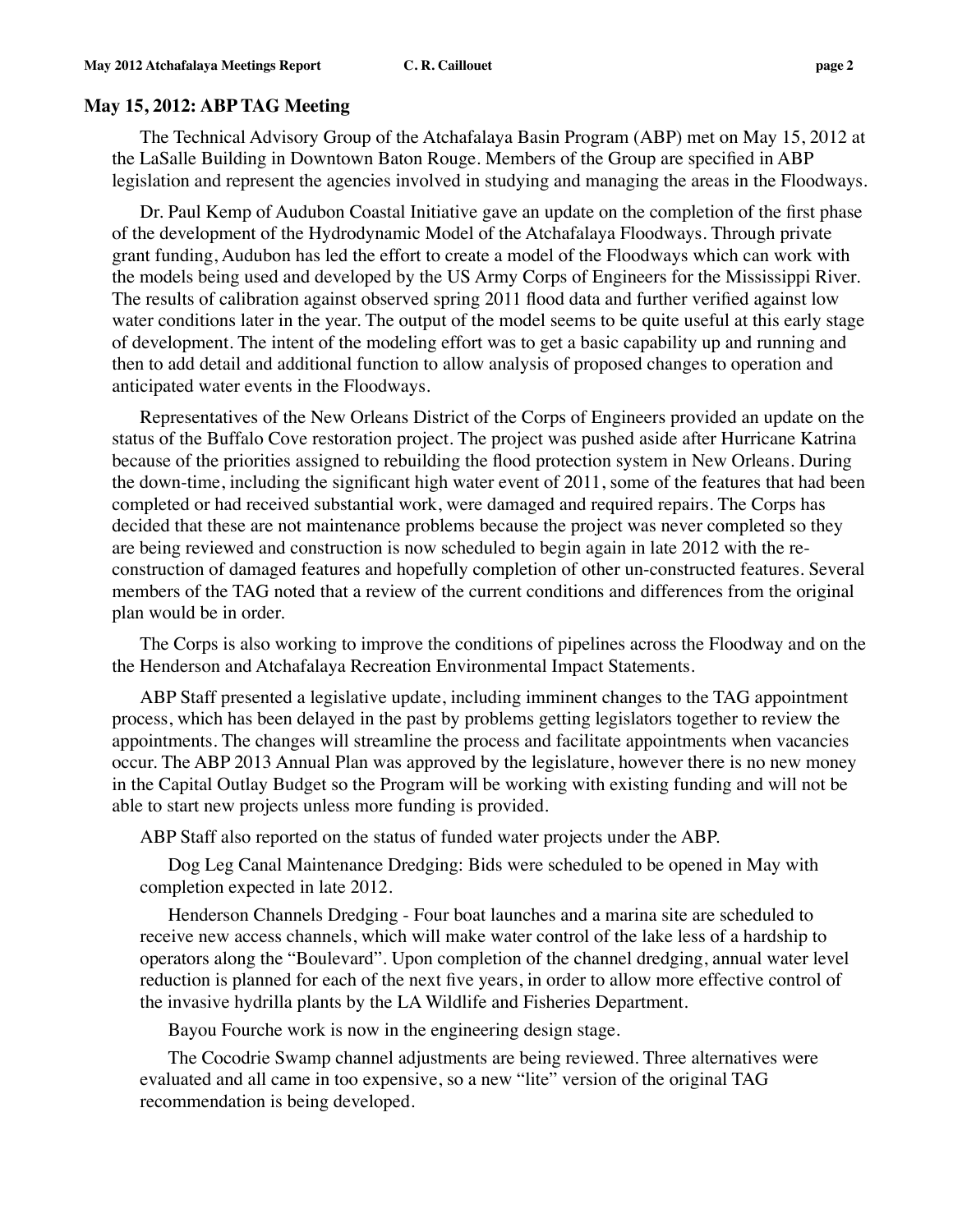The upper end East Grand Lake Study in the 2010 plan has been completed and the study is being extended to the lower end, as was originally planned. Engineering recommendations are being developed. It is not clear when funding will become available for construction of the currently identified features and any new recommendations.

Work Canal gaps to introduce more water into Upper Grand Flats and opening of the lower entrance from Upper Grand River have been proposed and discussions are underway with the landowner.

The blockage of Brown Bayou is being addressed. The landowner has proposed replacing culverts with larger ones and ABP staff is awaiting plans from the landowner. The claims of ownership changed after the State Land Office reviewed information and there is no resolution of the issue as of now. Several individuals and organizations have voiced concern and opposition to the culvert plans because they represent an acknowledgment that the blockage of natural bayous will be allowed.

The opening of a location canal north of Bayou Sorrel was supported by the landowner but engineering studies revealed problems with the depth of pipeline[s] in the canal. An alternative has been proposed to dredge a natural bayou and install a culvert and slide gate on Bayou Pigeon, which is currently dammed. Several members of the committee voiced concern about creating a new active gate which would require ongoing maintenance to deal with the problems.

Related to the location canal problem noted above, Energy XXI is proposing to cut off the Santa Fe pipeline canal at a drilling barge canal to prevent continual sedimentation of canals to the west of the intersections. TAG members agreed that there was not a problem with the Energy XXI proposal but that it would not address the original issue. More study is needed to deal with the water quality problems in the area.

#### **May 16, 2012: Coastal Protection and Restoration Authority (CPRA)**

One of the agenda items at the May CPRA meeting addressed the management of Old River Control Structure water flow.

Stephen Chustz and Dr. Paul Kemp reviewed the history of the Atchafalaya River and the Old River Control Structure and noted the unpredictable nature of water levels in the rivers.

Nominal operation of the structures calls for 70% of the "latitude flow", or the combined volume of the Red and Mississippi Rivers at Old River to be maintained in the Mississippi toward Baton Rouge and New Orleans, and the remaining 30% to be diverted down the Atchafalaya. This ratio is reviewed and maintained daily by the Corps of Engineers through the control structures and the Sidney Murray Hydroelectric Plant.

Water levels vary widely from year to year and 2012 is a good example. May levels ranged down to approximately 4.5 feet NGVD (above mean sea level) at the Butte LaRose gage although the long term average level for that time of year is close to 15 feet and just one year ago, the gage went to 23 feet near the same time of year.

It was also noted that the Governor had requested additional water through the Old River Control Structure based on the low flow during crawfish season, but that the Corps had rejected the request as outside the parameters for effective use of water. [That judgement was apparently based on the fact that attempting to increase flow at low stages is not effective at getting much water anywhere outside the main channel, largely because of the design of the floodway for maximum delivery of water at high stages. This is a continuing problem that contributes to poor water quality in most of the floodway.]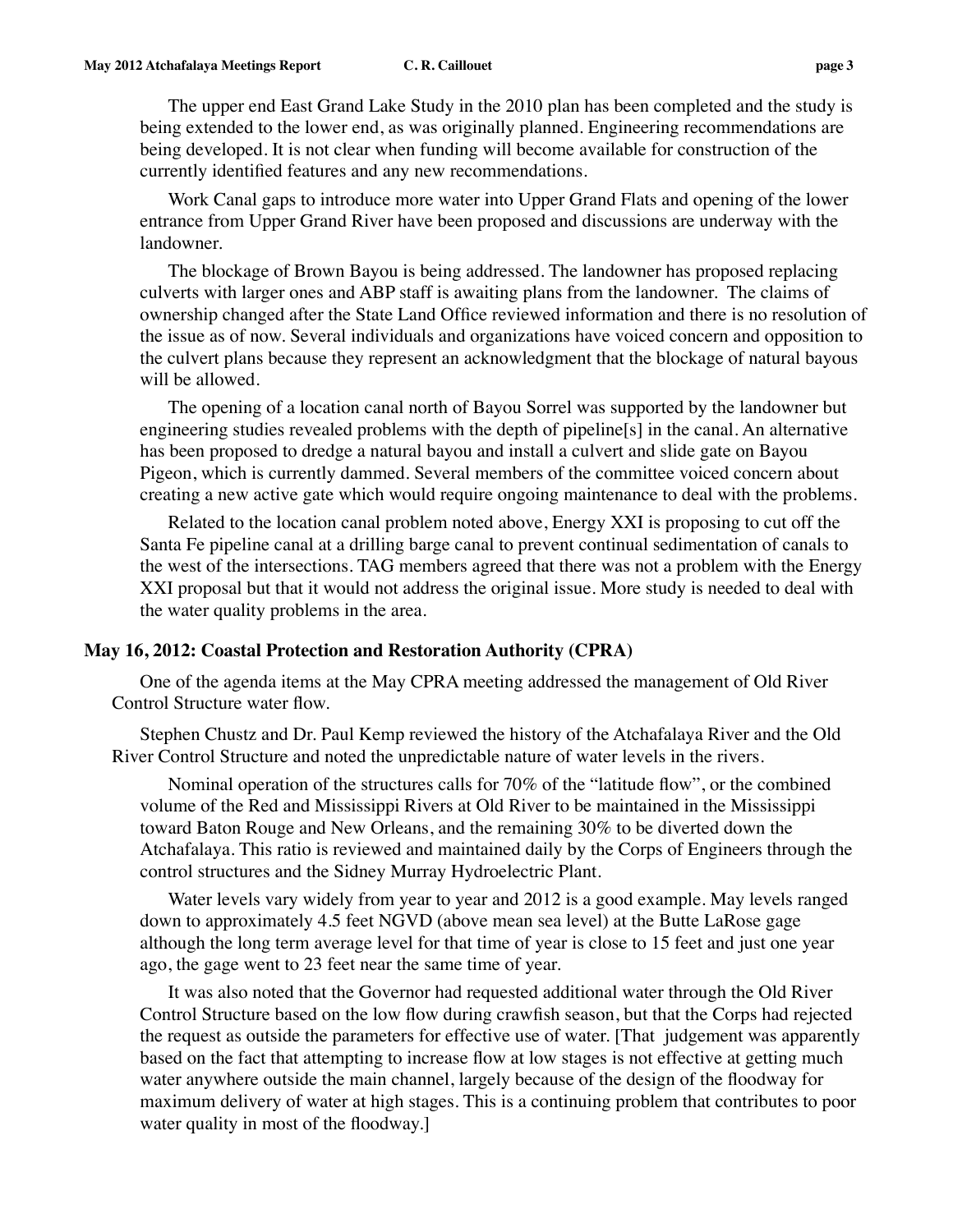There are now plans in work to establish a working group that will review parameters for making decisions on water management. The last effort at developing such a plan resulted in the 2002 "Water in the Basin Committee" Recommendations to the Governor.

Dr. Kemp noted that the Atchafalaya River was born in about the 15th century. Until that time, the Red went directly to the Gulf, but the Mississippi diverted into the Red and broke the Red into two parts, the lower portion becoming the Atchafalaya River. He also noted that the origin of the "70/30 split" was a finding in 1952 by LSU professor H. N. Fisk that, without intervention, the Atchafalaya would eventually capture the Mississippi.

Dr. Kemp also noted that allowing more than 80% of the combined flow down the Mississippi could also be a problem during some conditions because the design limit on the Low Sill Structure, the primary control structure in the Old River system, is approximately 22 feet of stage differential (head).

Dr. Kemp proposes that we now have the tools to more effectively manage the flow through the Atchafalaya for water and sediment control and we should look at the criteria in light of the needs of the entire Atchafalaya/Mississippi/Coastal environment.

CPRA Chairman Garret Graves asked Dr. Kemp if he had a position on the optimum flow ratio between the rivers. Kemp declined to pick a number but suggested that the 70:30 ratio should only apply at high water stages and that research might show ecological or other criteria driving parameters more appropriate for lower stages.

There are other issues in the Mississippi River at low water stages that also need to be accommodated, like navigation depths and the intrusion of salt water up the channel at low flow rates.

CPRA member John Barry agreed that the Atchafalaya needs a "new look" and noted that the Corps is also being criticized for restrictive water management on the Missouri, aggravating flooding in some areas after spring thaws. The application of a more complete understanding of the effects and limitations of management regimes, both on people and wildlife, could lead to better decision making all along the Mississippi watershed.

## **May 23, 2012: Atchafalaya Trace Commission Regular Meeting**

The Atchafalaya Trace Commission is the managing entity of the Atchafalaya National Heritage Area.

Executive Director Debra Credeur unveiled an updated web site for the Heritage Area, with additional information on recreational opportunities; placeholders for additional curriculum documents for teachers; cultural, historical, and environmental information on the Basin; a connection to the National Park Service Passport Program; an improved event calendar; and updated information on the Heritage Area administration and management, including plan documents.

Dir. Credeur also updated the Commission on the status of other projects in work:

The NPS Passport Program is in effect at three Jean Lafitte National Heritage Program Cultural Centers and staff is researching the possibility of adding passport stamping capability at the three state welcome centers in the Heritage Area.

Signage on the interstate highways should be completed and installed by July 2012, bringing to 265 the total number of Heritage Area signs deployed around the 14 parishes.

The Heritage Area promotional video has been translated into French and is available for distribution to schools and international markets.